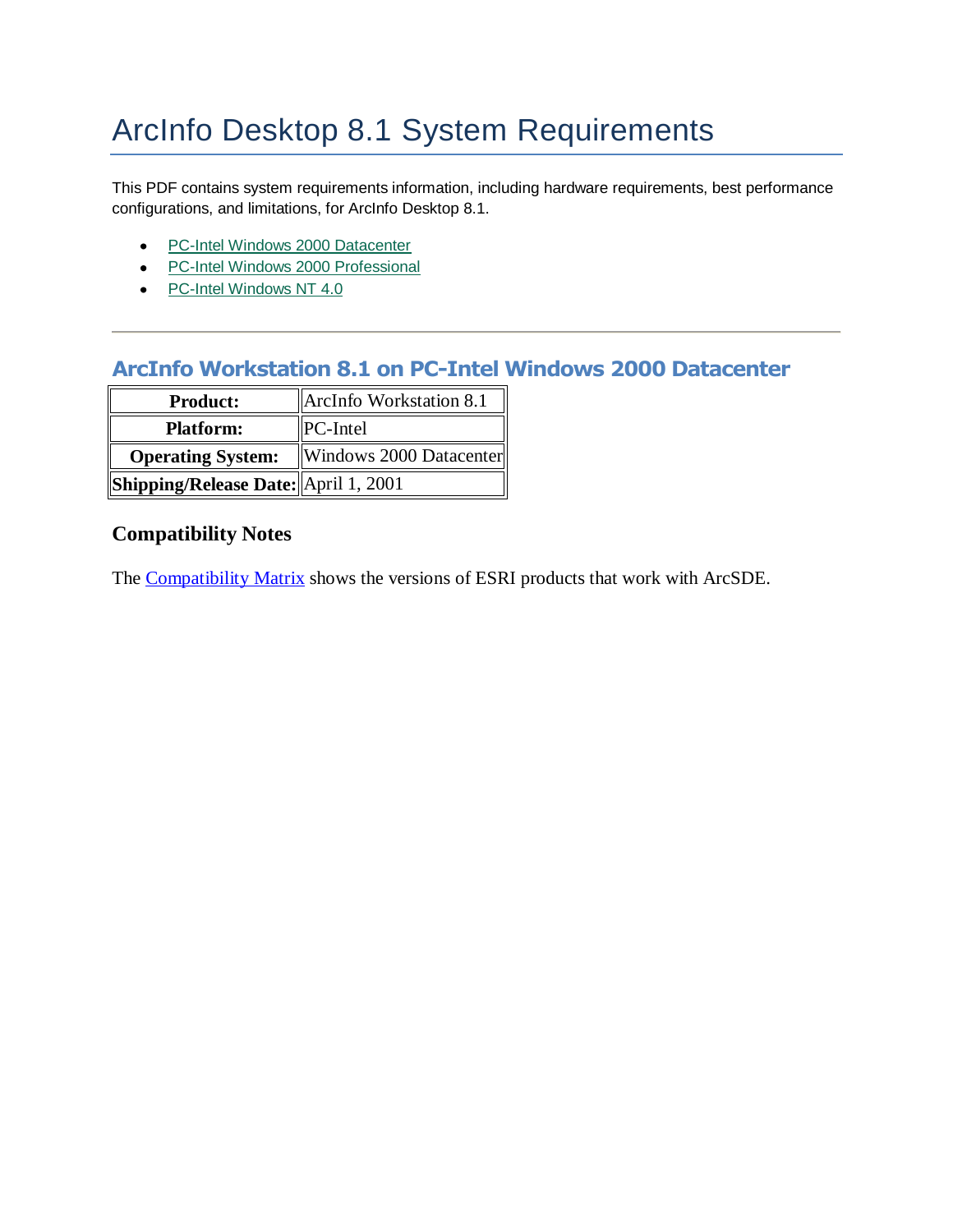# <span id="page-1-0"></span>**ArcInfo Workstation 8.1 on PC-Intel Windows 2000 Professional**

| ArcInfo Workstation 8.1                                 |
|---------------------------------------------------------|
| <b>IPC-Intel</b>                                        |
| Windows 2000 Professional                               |
| Service Packs/Patches: SP 1 (optional), SP 2 (optional) |
| Shipping/Release Date: April 1, 2001                    |
|                                                         |

# **Hardware Requirements**

# **CPU Speed:** 450 MHz Minimum

650 MHz Recommended

## **Processor:**

Pentium or higher

## **Memory/RAM:**

128 MB Minimum 256 MB Recommended

## **Swap Space:**

300 MB Minimum

Utilizing Windows Terminal Server technology may require additional MB, depending on the number of clients running off the server.

# **Disk Space:**

ArcInfo Desktop 8.1: 540 MB NTFS 754 MB FAT

ArcInfo Workstation 8.1: 695MB NTFS

## **Disk Space Requirements:**

Disk spaces do not include the 50MB of system drive space needed for installation. (Typically C:\Winnt\System32). The disk space requirement for each of the ArcInfo 8.1 components are provided in the Setup program.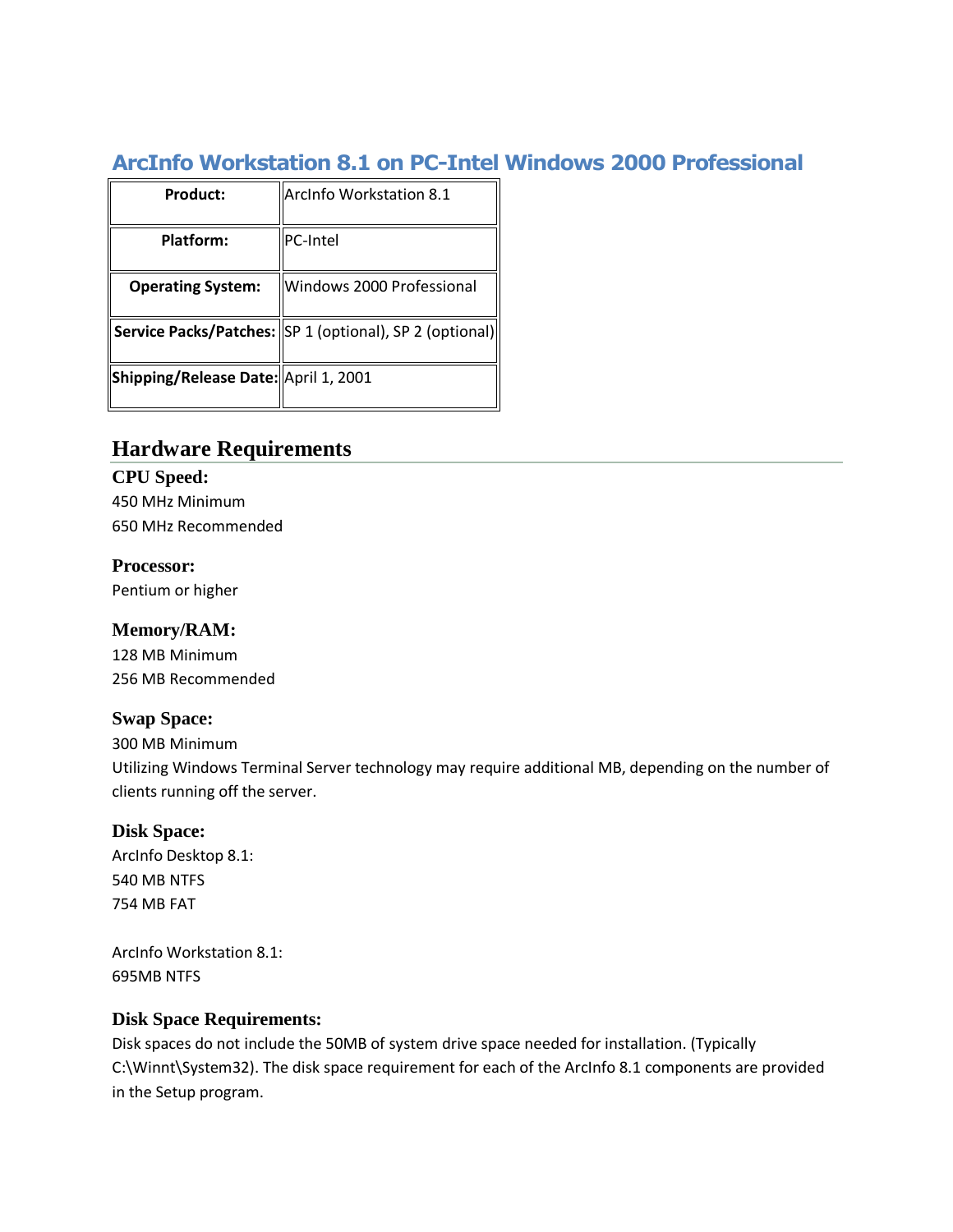#### **Notes:**

#### **Internet Explorer 5.0 requirement:**

Some features of ArcInfo 8.1 require a minimum installation of Microsoft Internet Explorer Version 5.0. The setup program offers an English installation of Microsoft Internet Explorer Version 5.5.

If you are using a non-English operating system, you must obtain and install the appropriate language version of Internet Explorer 5.0 or higher previous to installing ArcInfo 8.1.

#### **License Manager Requirements:**

Simple TCP/IP, Network Card or Microsoft Loopback Adapter.

#### **For the best performance, the following are recommended:**

- True color monitor with a minimum of 16MB video card

- An OpenGL graphics card is recommended to optimize performance in ArcScene. Texture mapping will be better optimized using an OpenGL graphics card with 32MB, or more, of on-board texture memory.

-Hard Disk Installation on a fast, NTFS (New Technology File System) hard drive is strongly recommended for the Desktop Application.

# **Compatibility Notes**

The [Compatibility Matrix](http://support.esri.com/index.cfm?fa=knowledgebase.systemRequirements.compatibility) shows the versions of ESRI products that work with ArcSDE.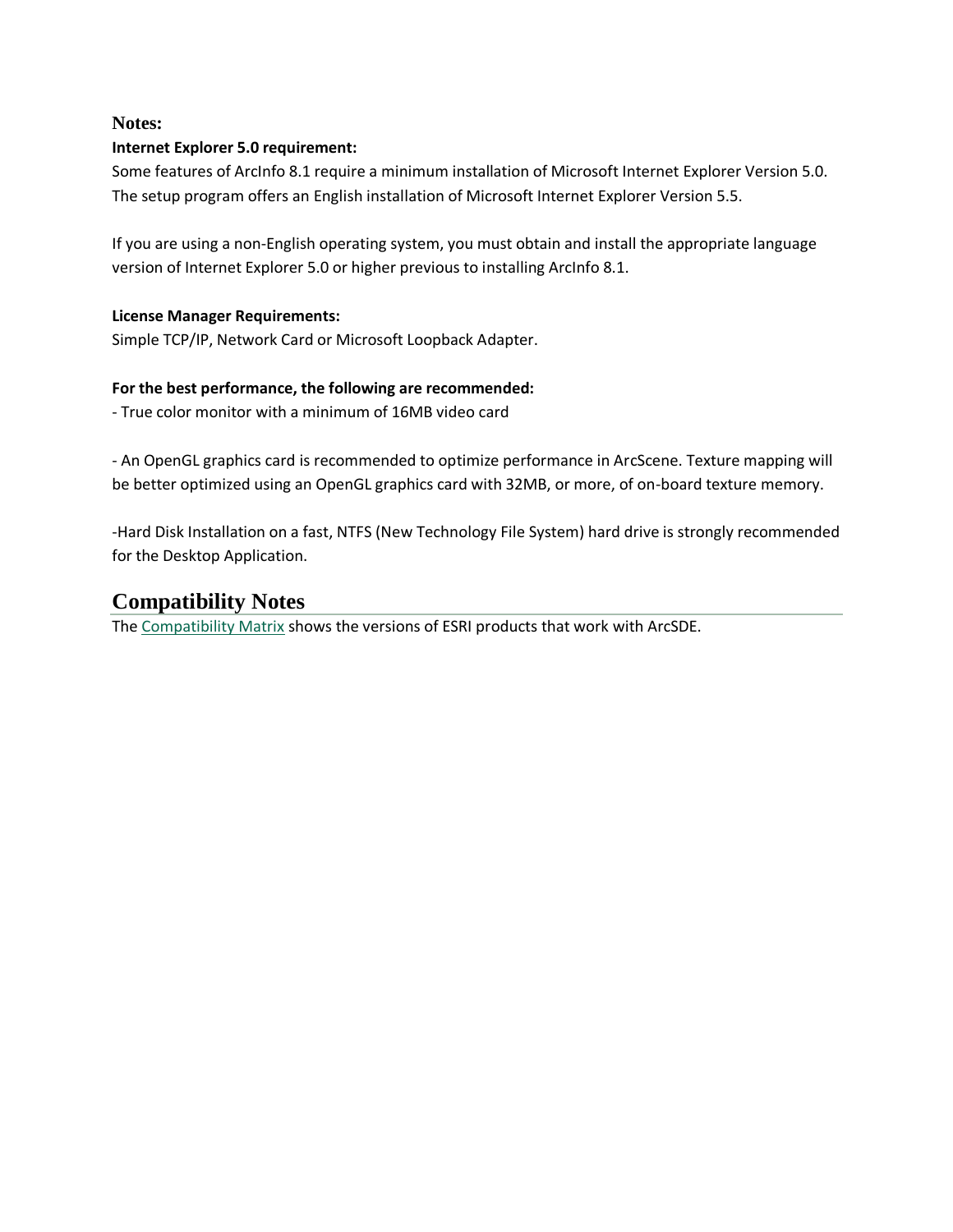# <span id="page-3-0"></span>**ArcInfo Workstation 8.1 on PC-Intel Windows NT 4.0**

| Product:                             | ArcInfo Workstation 8.1 |
|--------------------------------------|-------------------------|
| Platform:                            | PC-Intel                |
| <b>Operating System:</b>             | Windows NT 4.0          |
| Service Packs/Patches: SP 6a         |                         |
| Shipping/Release Date: April 1, 2001 |                         |

# **Hardware Requirements**

**CPU Speed:** 450MHz Minimum. 650MHz Recommended

#### **Processor:**

Pentium or Higher

## **Memory/RAM:**

128 MB Minimum 256 MB Recommended

#### **Swap Space:**

300 MB minimum

Utilizing Windows Terminal Server technology may require additional MB, depending on the number of clients running off the server.

#### **Disk Space:**

ArcInfo Desktop 8.1: 540MB NTFS 754MB FAT

ArcInfo Workstation 8.1: 695MB NTFS

Disk spaces do not include the 50MB of system drive space needed for installation. (Typically C:\Winnt\System32)

#### **Notes:**